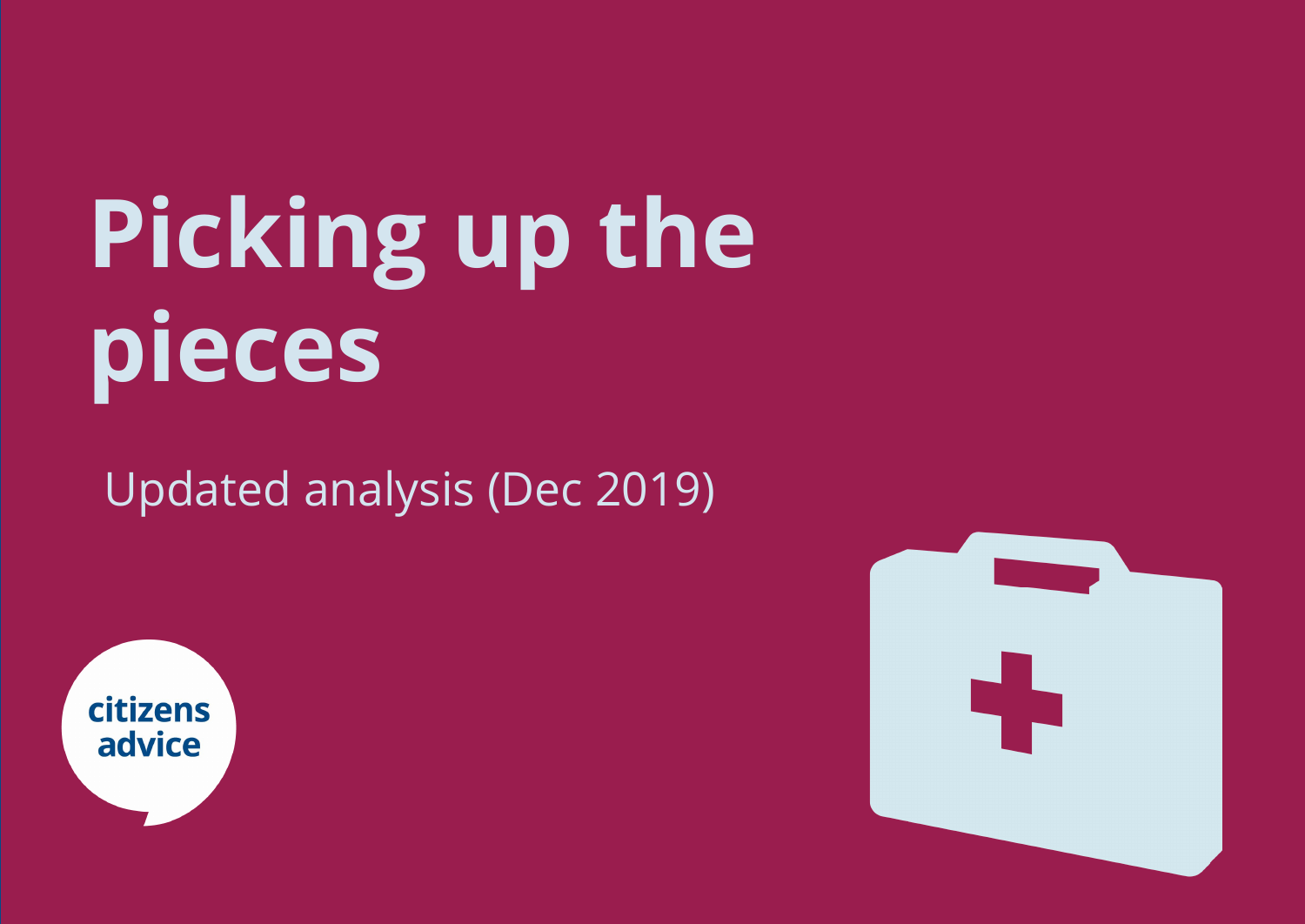### **Picking up the pieces**

Since January 2018 16 suppliers have failed, affecting over 1 million consumers. In June 2019 we published our report [Picking up the Pieces.](https://www.citizensadvice.org.uk/about-us/policy/policy-research-topics/energy-policy-research-and-consultation-responses/energy-policy-research/picking-up-the-pieces/) This showed that supplier failures were causing consumers harm through poor service, additional costs and poor debt collection processes by administrators.

When suppliers fail they leave behind unpaid industry bills, and there can be a cost to protect their customers credit balances. These costs to end up on consumers bills. In June we estimated this cost at £172m.

We've updated the costs based on recent failures and now estimate it at **£255m**

- The **Renewables Obligation** which supports large-scale renewables. If suppliers fail this cost is shared across all others through a process called mutualisation. **£97m**
- The **Capacity Market** supports security of electricity supply. It was suspended for a year awaiting EU State aid approval, but was reinstated in October, with payments for the standstill period then coming due. **£6m**
- The **Last Resort Supplier Payment** is a levy that can be used by a the supplier that takes on the customers of a failed supplier to recover certain costs, including protecting credit balances. **£47m**
- **Industry creditors** are companies who provide energy services like networks or metering, and are owed money by the failed supplier. **£104m**

In addition to this, there is currently **a further £19m unpaid RO and Capacity Market payments** from active suppliers.

Our research also showed there are protection gaps for customers of failed suppliers in relation to debt. The administrators of these companies don't have to follow Ofgem rules on back billing or assess a customer's ability to pay We now estimate that **over £170m of customer debt** is being collected, the majority by administrators.